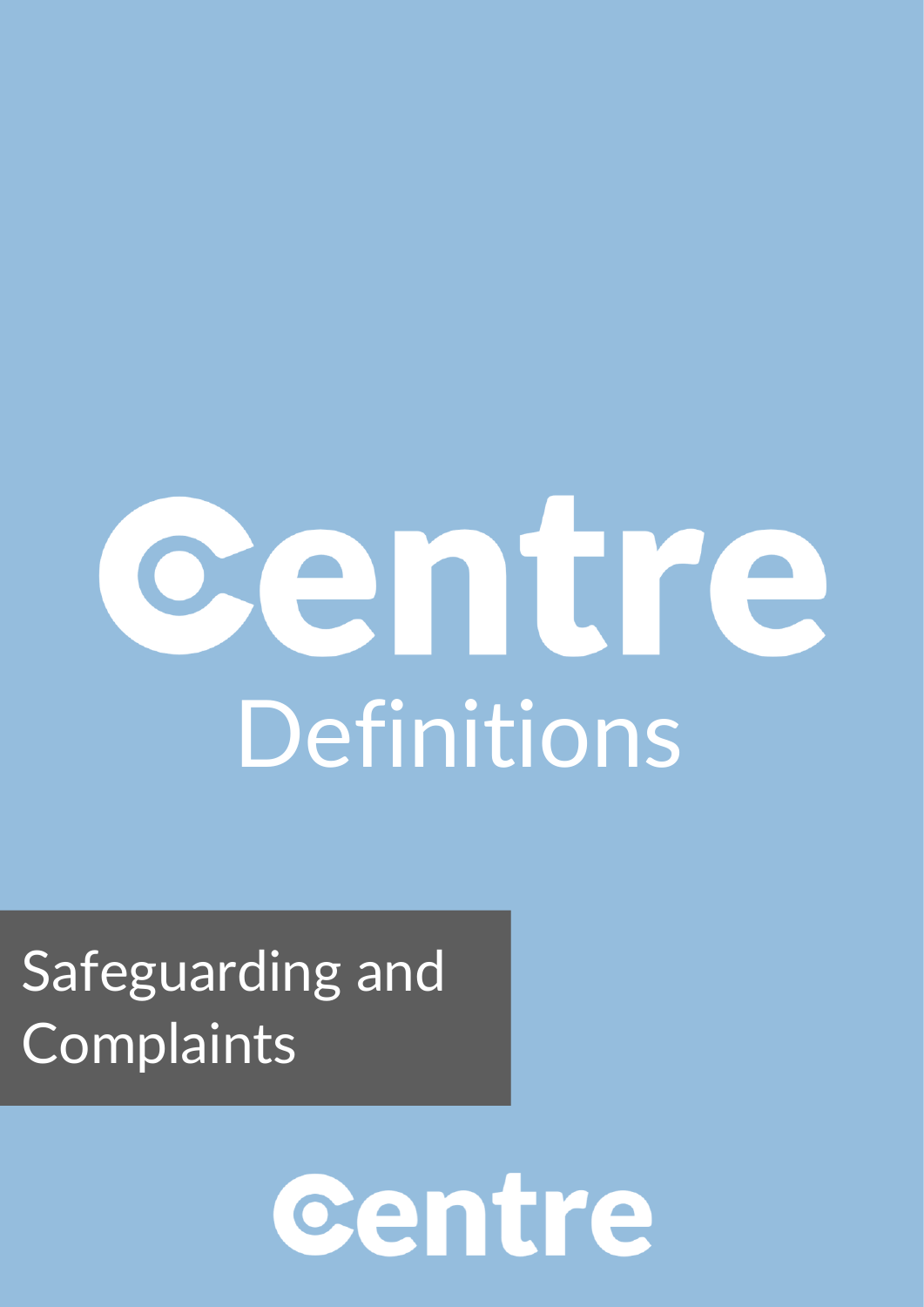#### **Date these procedures came into effect:** 31/12/2021 **Date these procedures must be updated by:** 01/01/2023

**Written by:** Torrin Wilkins.

These definitions are used when deciding whether complaints meet our definitions and to help those with a complaint decide what to include as their reason for making a complaint. We also include examples to help both people either making or deciding complaints. They are included in alphabetical order below:

#### Aa Bb Cc Dd Ee Ff Gg Hh Ii Jj Kk Ll Mm Nn Oo Pp Qq Rr Ss Tt Uu Vv Ww Xx Yy Zz

**Assault by penetration.** "A person (A) commits an offence if— (a) he intentionally penetrates the vagina or anus of another person (B) with a part of his body or anything else, (b) the penetration is sexual, (c) B does not consent to the penetration, and (d) A does not reasonably believe that B consents. (2) Whether a belief is reasonable is to be determined having regard to all the circumstances, including any steps A has taken to ascertain whether B consents". This is as defined in the Sexual Offences Act 2003 which can be found here:

<https://www.legislation.gov.uk/ukpga/2003/42/section/2>

**Abuse.** Abuse is complex as it can include multiple types of abuse including domestic, physical, emotional, sexual, discriminatory, modern slavery, financial or material and psychological abuse.

The definition of domestic abuse and economic are: "(a) A and B are each aged 16 or over and are personally connected to each other, and, (b) the behaviour is abusive. (3) Behaviour is "abusive" if it consists of any of the following— (a) physical or sexual abuse; (b) violent or threatening behaviour; (c) controlling or coercive behaviour; (d) economic abuse (see subsection (4)); (e) psychological, emotional or other abuse; and it does not matter whether the behaviour consists of a single incident or a course of conduct. (4) "Economic abuse" means any behaviour that has a substantial adverse effect on B's ability to  $-$  (a) acquire, use or maintain money or other property, or (b) obtain goods or services. (5) For the purposes of this Act A's behaviour may be behaviour "towards" B despite the fact that it consists of conduct directed at another person (for example, B's child). (6) References in this Act to being abusive towards another person are to be read in accordance with this section". You can see the full definition in the Domestic Abuse Act 2021 here:

<https://www.legislation.gov.uk/ukpga/2021/17/part/1/enacted>

Financial or material abuse: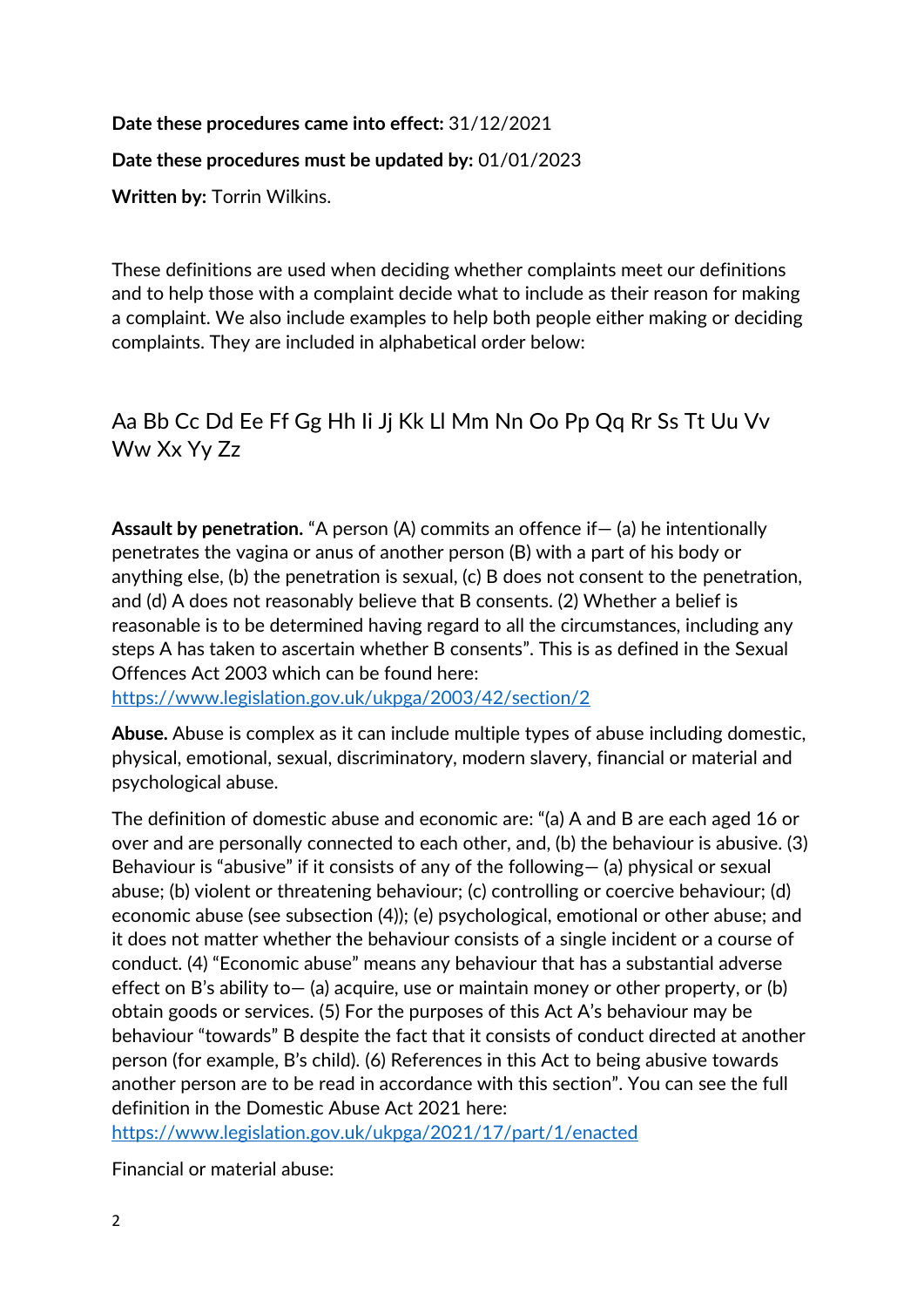- "Theft of money or possessions
- Fraud, scamming
- Preventing a person from accessing their own money, benefits or assets
- Employees taking a loan from a person using the service
- Undue pressure, duress, threat or undue influence put on the person in connection with loans, wills, property, inheritance or financial transactions
- Arranging less care than is needed to save money to maximise inheritance
- Denying assistance to manage/monitor financial affairs
- Denying assistance to access benefits
- Misuse of personal allowance in a care home
- Misuse of benefits or direct payments in a family home
- Someone moving into a person's home and living rent free without agreement or under duress
- False representation, using another person's bank account, cards or documents
- Exploitation of a person's money or assets, e.g. unauthorised use of a car
- Misuse of a power of attorney, deputy, appointeeship or other legal authority
- Rogue trading e.g. unnecessary or overpriced property repairs and failure to carry out agreed repairs or poor workmanship"

These examples are from the Social Care Institute for Excellence:

[https://www.scie.org.uk/safeguarding/adults/introduction/types-and-indicators-of](https://www.scie.org.uk/safeguarding/adults/introduction/types-and-indicators-of-abuse#physical)[abuse#physical](https://www.scie.org.uk/safeguarding/adults/introduction/types-and-indicators-of-abuse#physical)

#### Domestic abuse

Examples:

- [Coercive control](https://www.womensaid.org.uk/information-support/what-is-domestic-abuse/coercive-control/) (a pattern of intimidation, degradation, isolation and control with the use or threat of physical or sexual violence)
- Psychological and/or emotional abuse  $[2]$
- Physical or sexual abuse
- [Financial or economic abuse](https://www.womensaid.org.uk/information-support/what-is-domestic-abuse/financial-abuse/)
- [Harassment and stalking](https://www.womensaid.org.uk/information-support/what-is-domestic-abuse/stalking/)
- [Online or digital abuse](https://www.womensaid.org.uk/information-support/what-is-domestic-abuse/onlinesafety/)

These examples are from Women's aid. You can find out more at Women's aid here: <https://www.womensaid.org.uk/information-support/what-is-domestic-abuse/>

#### Discriminatory abuse:

"Unequal treatment based on age, disability, gender reassignment, marriage and civil partnership, pregnancy and maternity, race, religion and belief, sex or sexual orientation (known as ['protected characteristics' under the Equality Act 2010](https://www.equalityhumanrights.com/en/equality-act/protected-characteristics))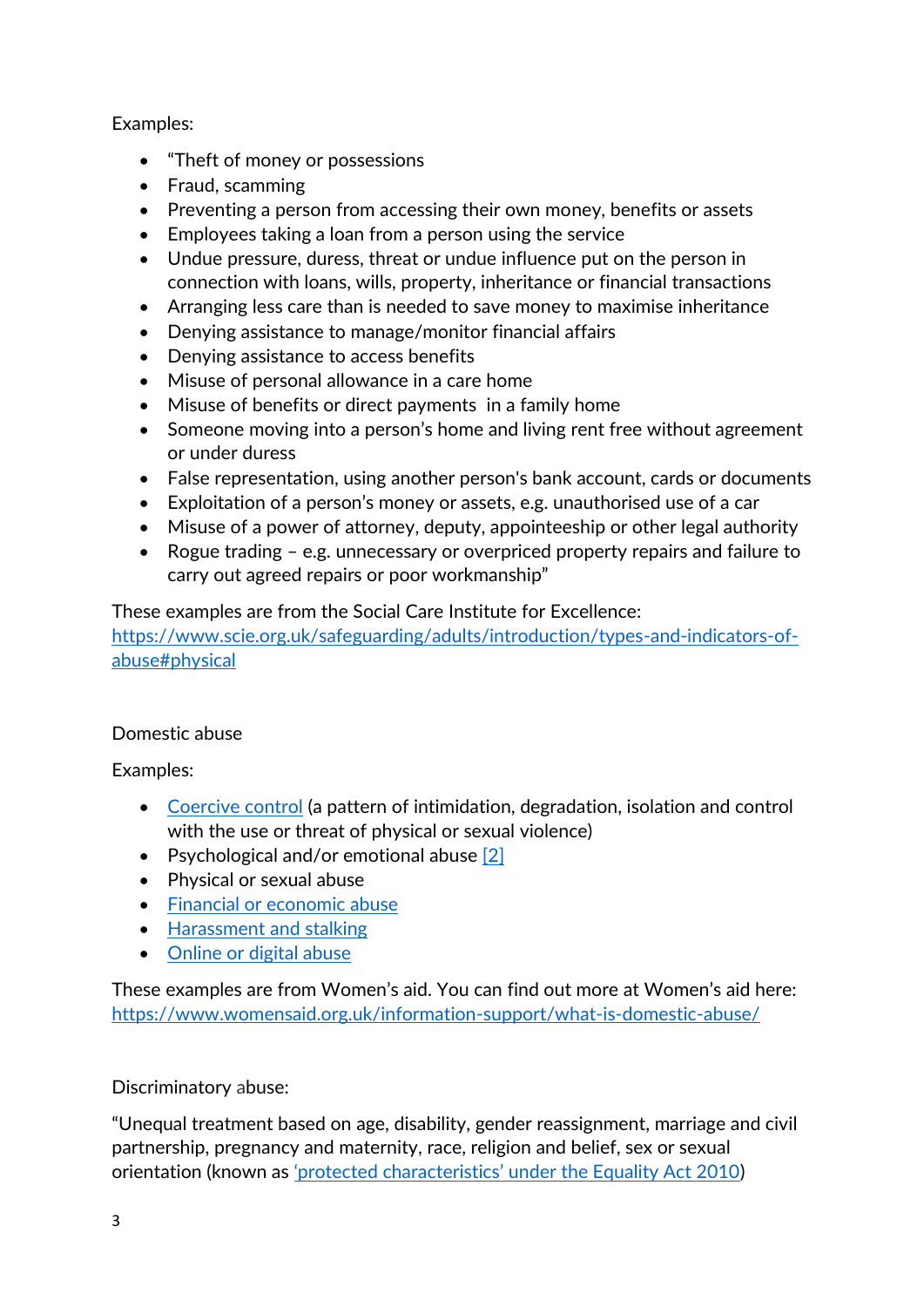- Verbal abuse, derogatory remarks or inappropriate use of language related to a protected characteristic
- Denying access to communication aids, not allowing access to an interpreter, signer or lip-reader
- Harassment or deliberate exclusion on the grounds of a protected characteristic
- Denying basic rights to healthcare, education, employment and criminal justice relating to a protected characteristic
- Substandard service provision relating to a protected characteristic"

These examples and the definition are from the Social Care Institute for Excellence: [https://www.scie.org.uk/safeguarding/adults/introduction/types-and-indicators-of](https://www.scie.org.uk/safeguarding/adults/introduction/types-and-indicators-of-abuse#physical)[abuse#physical](https://www.scie.org.uk/safeguarding/adults/introduction/types-and-indicators-of-abuse#physical)

#### Modern slavery:

"Modern slavery is the illegal exploitation of people for personal or commercial gain. It covers a wide range of abuse and exploitation including sexual exploitation, domestic servitude, forced labour, criminal exploitation and organ harvesting.

Victims of modern slavery can be any age, gender, nationality and ethnicity. They are tricked or threatened into work and may feel unable to leave or report the crime through fear or intimidation. They may not recognise themselves as a victim". This definition is from the Metropolitan Police which can be found here: <https://www.met.police.uk/advice/advice-and-information/ms/modern-slavery/>

#### Examples:

- "Human trafficking
- Forced labour
- Domestic servitude
- Sexual exploitation, such as escort work, prostitution and pornography
- Debt bondage being forced to work to pay off debts that realistically they never will be able to"

These examples are from the Social Care Institute for Excellence: [https://www.scie.org.uk/safeguarding/adults/introduction/types-and-indicators-of](https://www.scie.org.uk/safeguarding/adults/introduction/types-and-indicators-of-abuse#physical)[abuse#physical](https://www.scie.org.uk/safeguarding/adults/introduction/types-and-indicators-of-abuse#physical)

#### Physical abuse:

Our definition for abuse is "Physical abuse is when someone is hurting you. This could be hurting you with their hands, their feet, or an object" which comes from Childline: [https://www.childline.org.uk/info-advice/bullying-abuse-safety/abuse](https://www.childline.org.uk/info-advice/bullying-abuse-safety/abuse-safety/physical-abuse/)[safety/physical-abuse/](https://www.childline.org.uk/info-advice/bullying-abuse-safety/abuse-safety/physical-abuse/)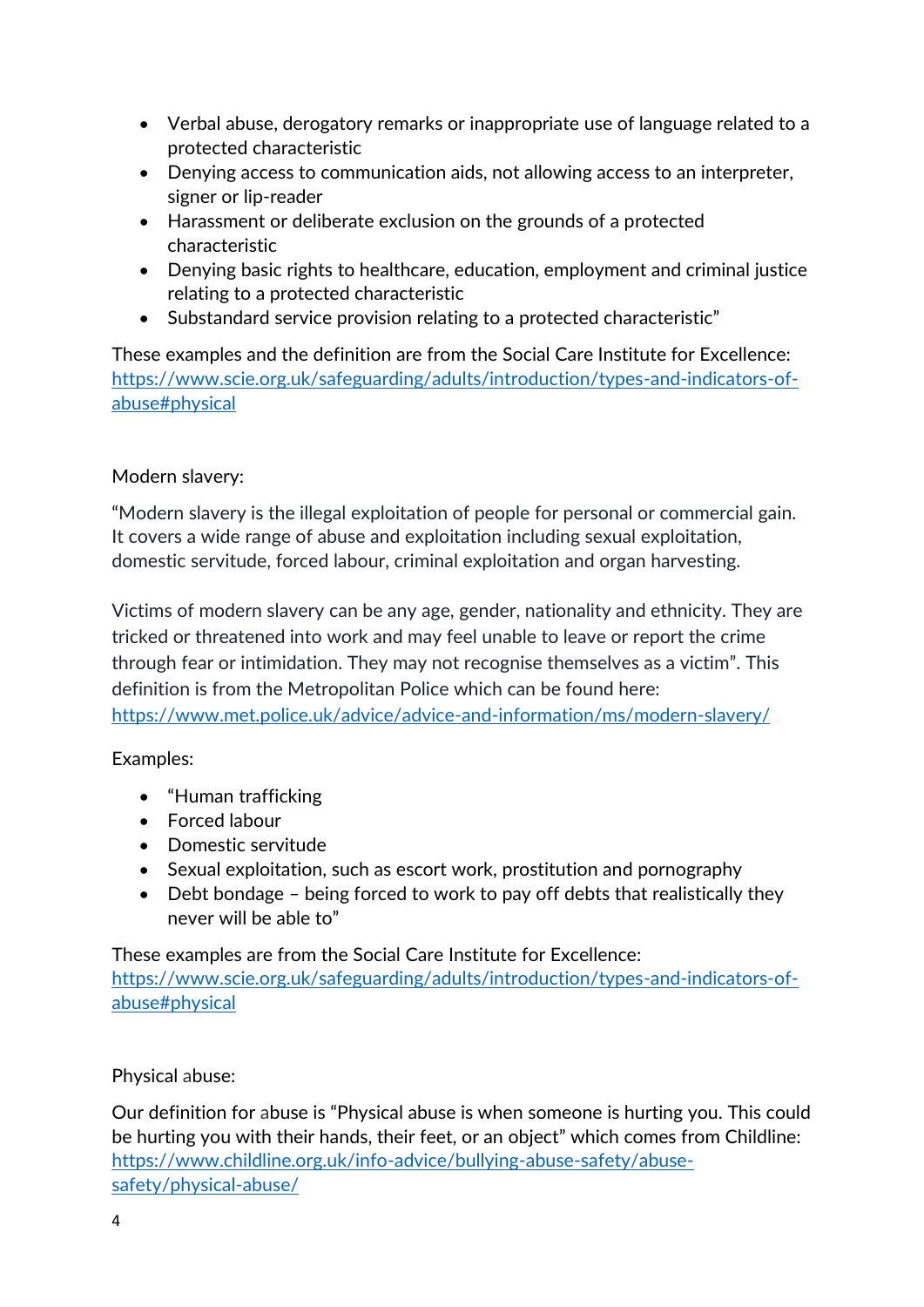- "Assault, hitting, slapping, punching, kicking, hair-pulling, biting, pushing
- Rough handling
- Scalding and burning
- Physical punishments
- Inappropriate or unlawful use of restraint
- Making someone purposefully uncomfortable (e.g. opening a window and removing blankets)
- Involuntary isolation or confinement
- Misuse of medication (e.g. over-sedation)
- Forcible feeding or withholding food
- Unauthorised restraint, restricting movement (e.g. tying someone to a chair)" These examples are from the Social Care Institute for Excellence:

[https://www.scie.org.uk/safeguarding/adults/introduction/types-and-indicators-of](https://www.scie.org.uk/safeguarding/adults/introduction/types-and-indicators-of-abuse#physical)[abuse#physical](https://www.scie.org.uk/safeguarding/adults/introduction/types-and-indicators-of-abuse#physical)

Psychological or emotional abuse:

This involves using behaviours, gestures or language to abuse another person.

Examples:

- "Enforced social isolation preventing someone accessing services, educational and social opportunities and seeing friends
- Removing mobility or communication aids or intentionally leaving someone unattended when they need assistance
- Preventing someone from meeting their religious and cultural needs
- Preventing the expression of choice and opinion
- Failure to respect privacy
- Preventing stimulation, meaningful occupation or activities
- Intimidation, coercion, harassment, use of threats, humiliation, bullying, swearing or verbal abuse
- Addressing a person in a patronising or infantilising way
- Threats of harm or abandonment
- Cyber bullying"

These examples are from the Social Care Institute for Excellence:

[https://www.scie.org.uk/safeguarding/adults/introduction/types-and-indicators-of](https://www.scie.org.uk/safeguarding/adults/introduction/types-and-indicators-of-abuse#physical)[abuse#physical](https://www.scie.org.uk/safeguarding/adults/introduction/types-and-indicators-of-abuse#physical)

Organisational or institutional abuse:

Our definition for Organisational or institutional abuse is: "…neglect and poor care practice within an institution or specific care setting". See more about the definition here:<https://www.anncrafttrust.org/institutional-abuse-definitions-signs-symptoms/>

Examples:

• "Discouraging visits or the involvement of relatives or friends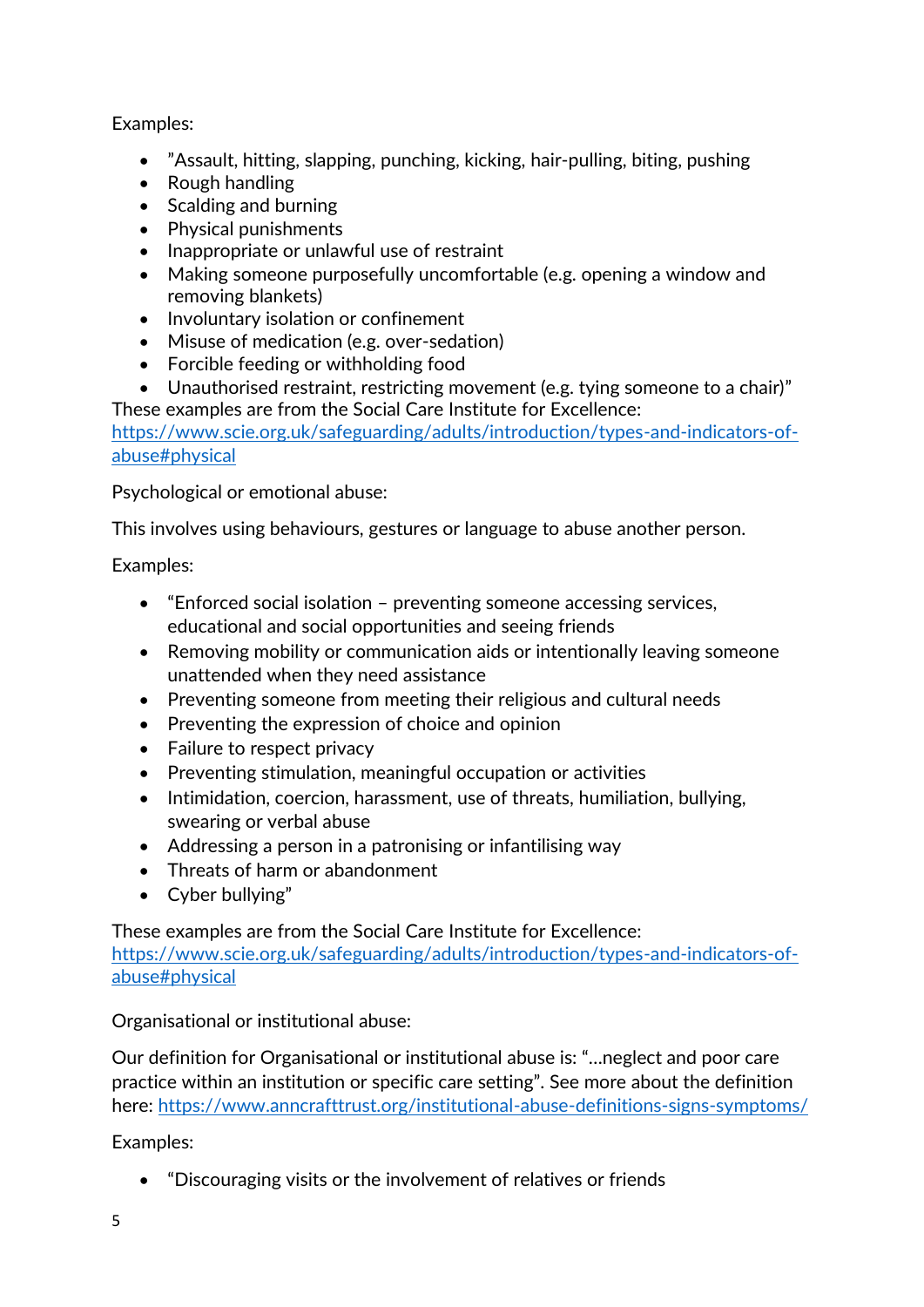- Run-down or overcrowded establishment
- Authoritarian management or rigid regimes
- Lack of leadership and supervision
- Insufficient staff or high turnover resulting in poor quality care
- Abusive and disrespectful attitudes towards people using the service
- Inappropriate use of restraints
- Lack of respect for dignity and privacy
- Failure to manage residents with abusive behaviour
- Not providing adequate food and drink, or assistance with eating
- Not offering choice or promoting independence
- Misuse of medication
- Failure to provide care with dentures, spectacles or hearing aids
- Not taking account of individuals' cultural, religious or ethnic needs
- Failure to respond to abuse appropriately
- Interference with personal correspondence or communication
- Failure to respond to complaints"

These examples are from the Social Care Institute for Excellence:

[https://www.scie.org.uk/safeguarding/adults/introduction/types-and-indicators-of](https://www.scie.org.uk/safeguarding/adults/introduction/types-and-indicators-of-abuse#physical)[abuse#physical](https://www.scie.org.uk/safeguarding/adults/introduction/types-and-indicators-of-abuse#physical)

Sexual abuse:

"Sexual violence and abuse is any behaviour thought to be of a sexual nature which is unwanted and takes place without consent. Sexual violence and abuse can be physical, psychological, verbal or online. Any behaviour of a sexual nature that causes you distress is considered sexual violence or abuse". This definition is from NI direct which can be found here: [https://www.nidirect.gov.uk/articles/sexual-violence-and](https://www.nidirect.gov.uk/articles/sexual-violence-and-abuse)[abuse](https://www.nidirect.gov.uk/articles/sexual-violence-and-abuse)

Examples:

- "Rape, attempted rape or sexual assault
- Inappropriate touch anywhere
- Non- consensual masturbation of either or both persons
- Non- consensual sexual penetration or attempted penetration of the vagina, anus or mouth
- Any sexual activity that the person lacks the capacity to consent to
- Inappropriate looking, sexual teasing or innuendo or sexual harassment
- Sexual photography or forced use of pornography or witnessing of sexual acts
- Indecent exposure"

#### These examples are from the Social Care Institute for Excellence:

[https://www.scie.org.uk/safeguarding/adults/introduction/types-and-indicators-of](https://www.scie.org.uk/safeguarding/adults/introduction/types-and-indicators-of-abuse#physical)[abuse#physical](https://www.scie.org.uk/safeguarding/adults/introduction/types-and-indicators-of-abuse#physical)

Neglect and acts of omission: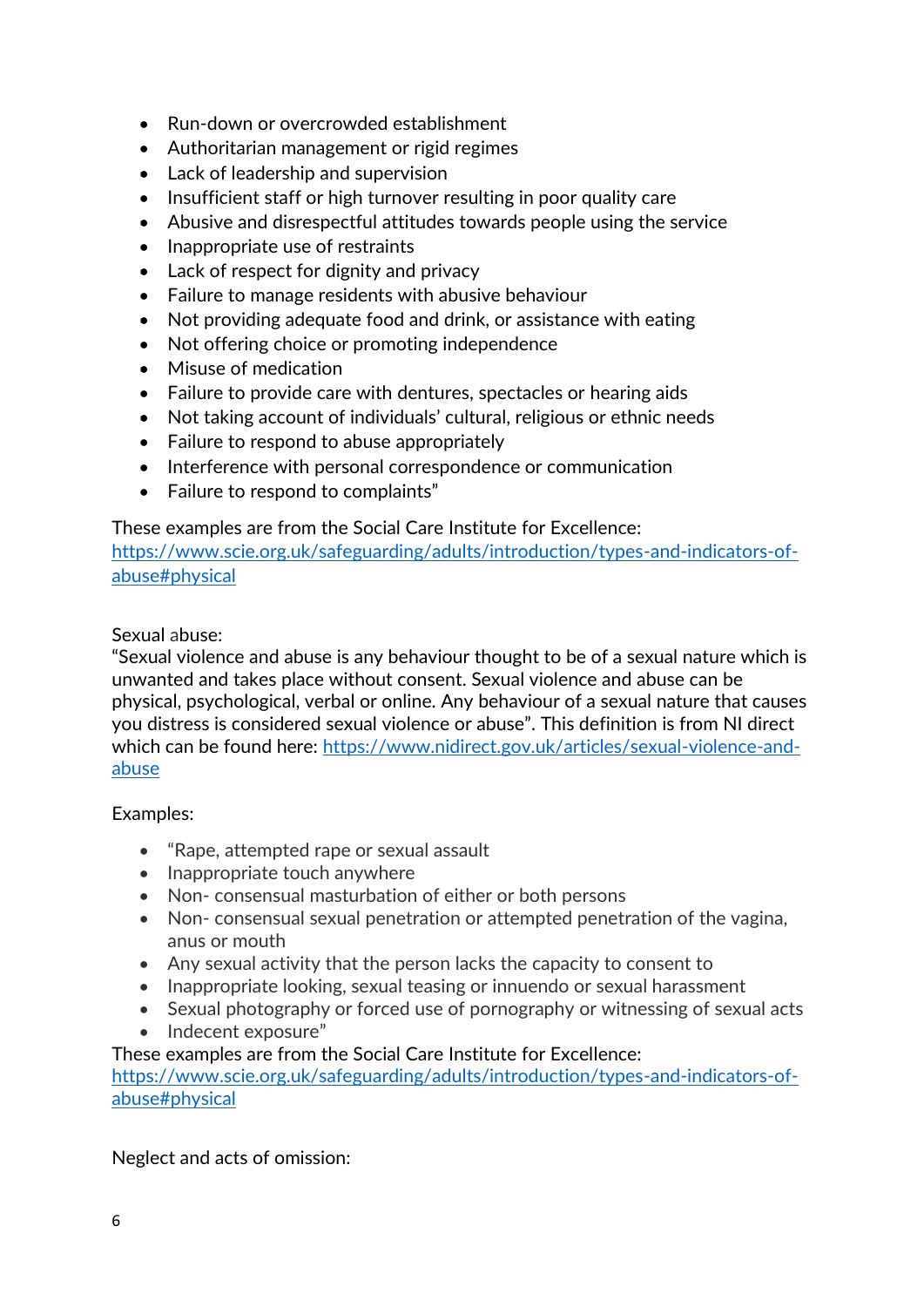"Neglect is the failure of any person who has responsibility for the charge, care or custody of an adult to provide the amount and type of care that a reasonable person would be expected to provide". This definition can be found here: <https://www.rbsab.org/the-public/what-is-abuse/neglect.aspx> and here [https://www.traffordsafeguardingpartnership.org.uk/Safeguarding-Adults/Adults-in](https://www.traffordsafeguardingpartnership.org.uk/Safeguarding-Adults/Adults-in-specific-circumstances/Neglect-and-acts-of-omission.aspx)[specific-circumstances/Neglect-and-acts-of-omission.aspx](https://www.traffordsafeguardingpartnership.org.uk/Safeguarding-Adults/Adults-in-specific-circumstances/Neglect-and-acts-of-omission.aspx)

#### Examples:

- "Failure to provide or allow access to food, shelter, clothing, heating, stimulation and activity, personal or medical care
- Providing care in a way that the person dislikes
- Failure to administer medication as prescribed
- Refusal of access to visitors
- Not taking account of individuals' cultural, religious or ethnic needs
- Not taking account of educational, social and recreational needs
- Ignoring or isolating the person
- Preventing the person from making their own decisions
- Preventing access to glasses, hearing aids, dentures, etc.
- Failure to ensure privacy and dignity".

These examples are from the Social Care Institute for Excellence: [https://www.scie.org.uk/safeguarding/adults/introduction/types-and-indicators-of](https://www.scie.org.uk/safeguarding/adults/introduction/types-and-indicators-of-abuse#physical)[abuse#physical](https://www.scie.org.uk/safeguarding/adults/introduction/types-and-indicators-of-abuse#physical)

**Agreeing to partnerships, new supporters or team members without a vote by the Centre team.** This involves someone agreeing to new partnerships, supporters or team members on behalf of Centre without first having a vote by the team.

**Ableism.** Ableism is defined by SCOPE "…as discrimination in favour of non-disabled people". You can see the full definition here: [https://www.scope.org.uk/about](https://www.scope.org.uk/about-us/disablism/)[us/disablism/](https://www.scope.org.uk/about-us/disablism/)

Examples:

- "Making assumptions about what a disabled person can or cannot do.
- Not making reasonable adjustments at work".

You can see more examples from SCOPE here: [https://www.scope.org.uk/about](https://www.scope.org.uk/about-us/disablism/)[us/disablism/](https://www.scope.org.uk/about-us/disablism/)

**Antisemitism.** "Antisemitism is a certain perception of Jews, which may be expressed as hatred toward Jews. Rhetorical and physical manifestations of antisemitism are directed toward Jewish or non-Jewish individuals and/or their property, toward Jewish community institutions and religious facilities". This is as defined by the IHRA including all of the examples below which are also provided by the IHRA: <https://www.holocaustremembrance.com/working-definition-antisemitism>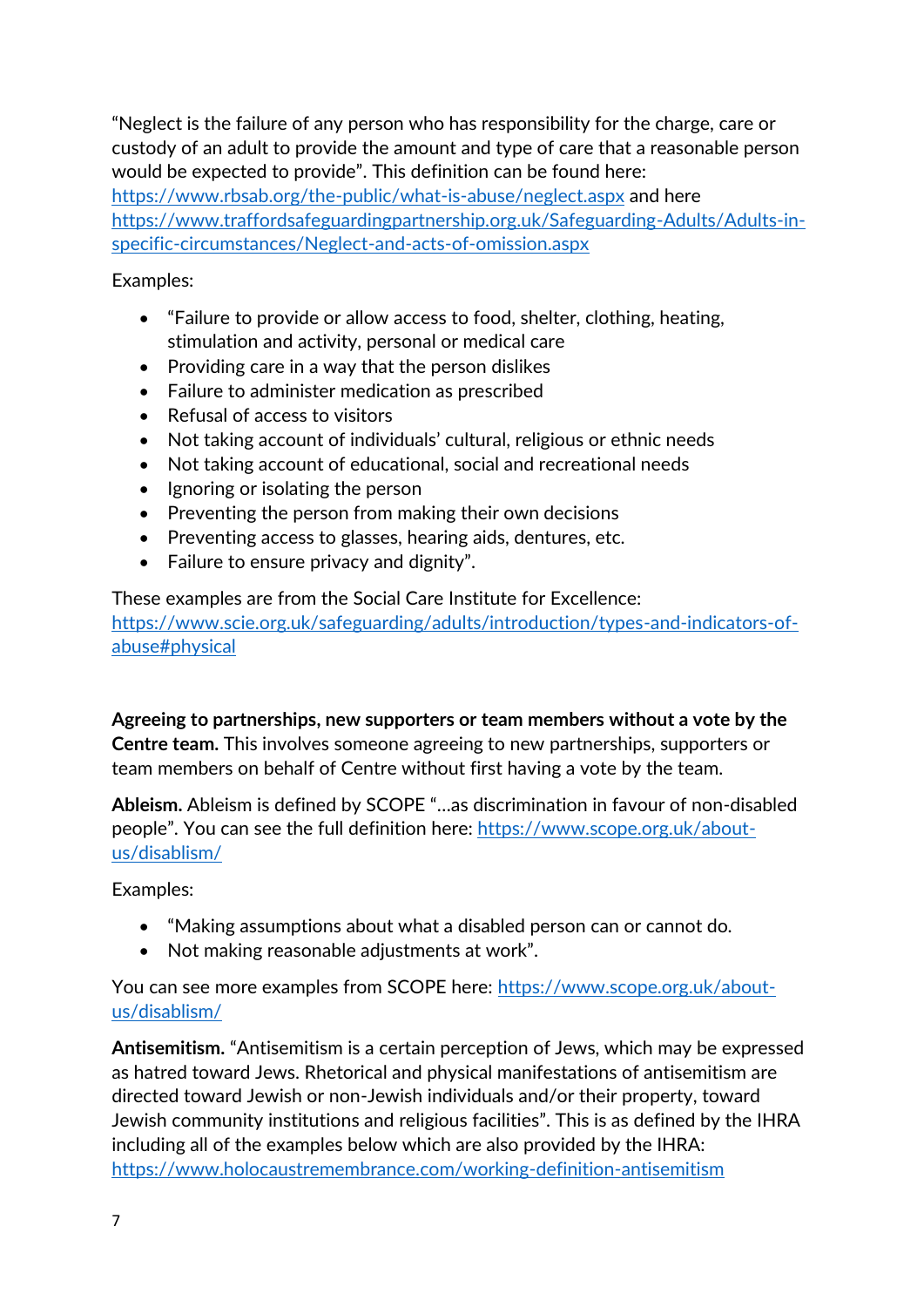"Manifestations might include the targeting of the state of Israel, conceived as a Jewish collectivity. However, criticism of Israel similar to that leveled against any other country cannot be regarded as antisemitic. Antisemitism frequently charges Jews with conspiring to harm humanity, and it is often used to blame Jews for "why things go wrong." It is expressed in speech, writing, visual forms and action, and employs sinister stereotypes and negative character traits.

Contemporary examples of antisemitism in public life, the media, schools, the workplace, and in the religious sphere could, taking into account the overall context, include, but are not limited to:

- Calling for, aiding, or justifying the killing or harming of Jews in the name of a radical ideology or an extremist view of religion.
- Making mendacious, dehumanizing, demonizing, or stereotypical allegations about Jews as such or the power of Jews as collective  $-$  such as, especially but not exclusively, the myth about a world Jewish conspiracy or of Jews controlling the media, economy, government or other societal institutions.
- Accusing Jews as a people of being responsible for real or imagined wrongdoing committed by a single Jewish person or group, or even for acts committed by non-Jews.
- Denying the fact, scope, mechanisms (e.g. gas chambers) or intentionality of the genocide of the Jewish people at the hands of National Socialist Germany and its supporters and accomplices during World War II (the Holocaust).
- Accusing the Jews as a people, or Israel as a state, of inventing or exaggerating the Holocaust.
- **EXEC** Accusing Jewish citizens of being more loyal to Israel, or to the alleged priorities of Jews worldwide, than to the interests of their own nations.
- Denying the Jewish people their right to self-determination, e.g., by claiming that the existence of a State of Israel is a racist endeavor.
- Applying double standards by requiring of it a behavior not expected or demanded of any other democratic nation.
- Using the symbols and images associated with classic antisemitism (e.g., claims of Jews killing Jesus or blood libel) to characterize Israel or Israelis.
- **Drawing comparisons of contemporary Israeli policy to that of the Nazis.**
- Holding Jews collectively responsible for actions of the state of Israel.

Antisemitic acts are criminal when they are so defined by law (for example, denial of the Holocaust or distribution of antisemitic materials in some countries).

Criminal acts are antisemitic when the targets of attacks, whether they are people or property – such as buildings, schools, places of worship and cemeteries – are selected because they are, or are perceived to be, Jewish or linked to Jews.

Antisemitic discrimination is the denial to Jews of opportunities or services available to others and is illegal in many countries".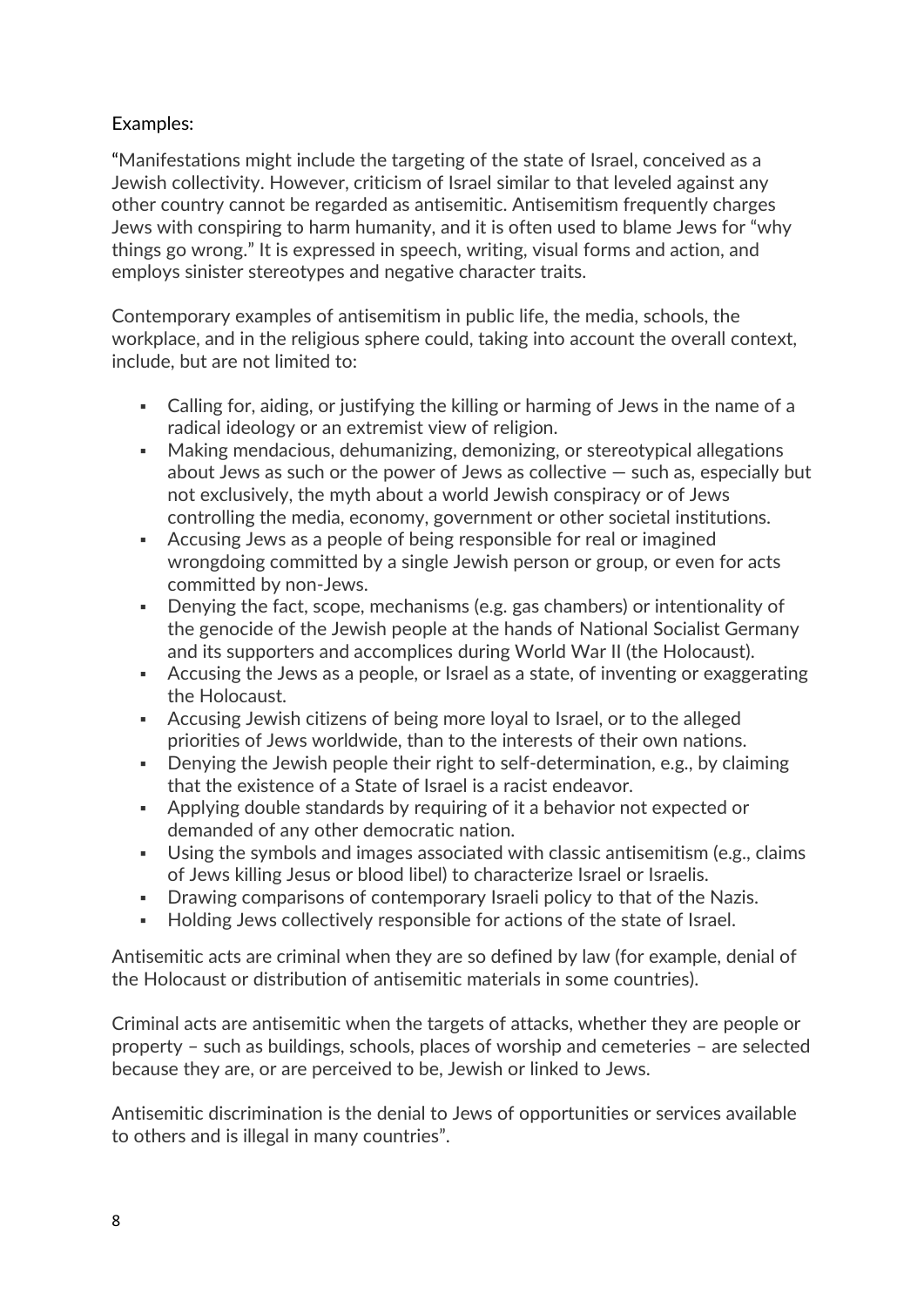#### **Bullying or cyberbullying.**

Bullying is behaviour that is: repeated, intended to hurt someone either physically or emotionally and it is often aimed at certain groups, for example because of race, religion, gender or sexual orientation. Edited from: [Bullying at school: Bullying -](https://www.gov.uk/bullying-at-school/bullying-a-definition) a definition - [GOV.UK \(www.gov.uk\)](https://www.gov.uk/bullying-at-school/bullying-a-definition)

#### Examples:

- Verbal, written and e-mail harassment through derogatory remarks, jokes, insults, offensive language, gossip, spreading malicious rumours and slander.
- Open aggression, threats, shouting, and unpredictable outbursts.
- Deliberately setting objectives with unreasonable deadlines, or changing objectives unfairly.
- Twisting something someone says or does.
- Threatening disciplinary or other action deliberately to intimidate e.g. making threats or comments about selection/deselection without foundation.
- Unjustifiable exclusion, e.g. withholding information, not talking to, not including in discussions or meetings, or exclusion from social occasions.
- Inappropriate or derogatory remarks in connection with performance, particularly in front of other members.
- Incitement to commit any of the above.

[These examples are from the Labour Party.](https://labour.org.uk/members/my-welfare/my-rights-and-responsibilities/labours-bullying-harassment-policy/)

**Breaking General Data Protection Regulation (GDPR) rules.** Breaking GDPR rules includes breaking the rules set out in our privacy policy or the General Data Protection Regulation rules. You can read the full guide for GDPR here: <https://gdpr.eu/>

**Breaking the law.** This can include breaking any law that may affect either the reputation of Centre or the persons activities within it.

**Breaking our safeguarding rules.** This includes all of the rules set out in our Safeguarding code of conduct and procedures which can then be submitted as a complaint.

**Conduct on social media or online that breaks any of these rules.** This includes any conduct on Facebook, Twitter, Instagram, YouTube or any other form of social media.

#### **Discrimination**

There are multiple types of protected characteristics which include: age, sex, disabilities, sexual orientation, race, gender reassignment, marriage and civil partnerships, religion and belief or pregnancy and maternity.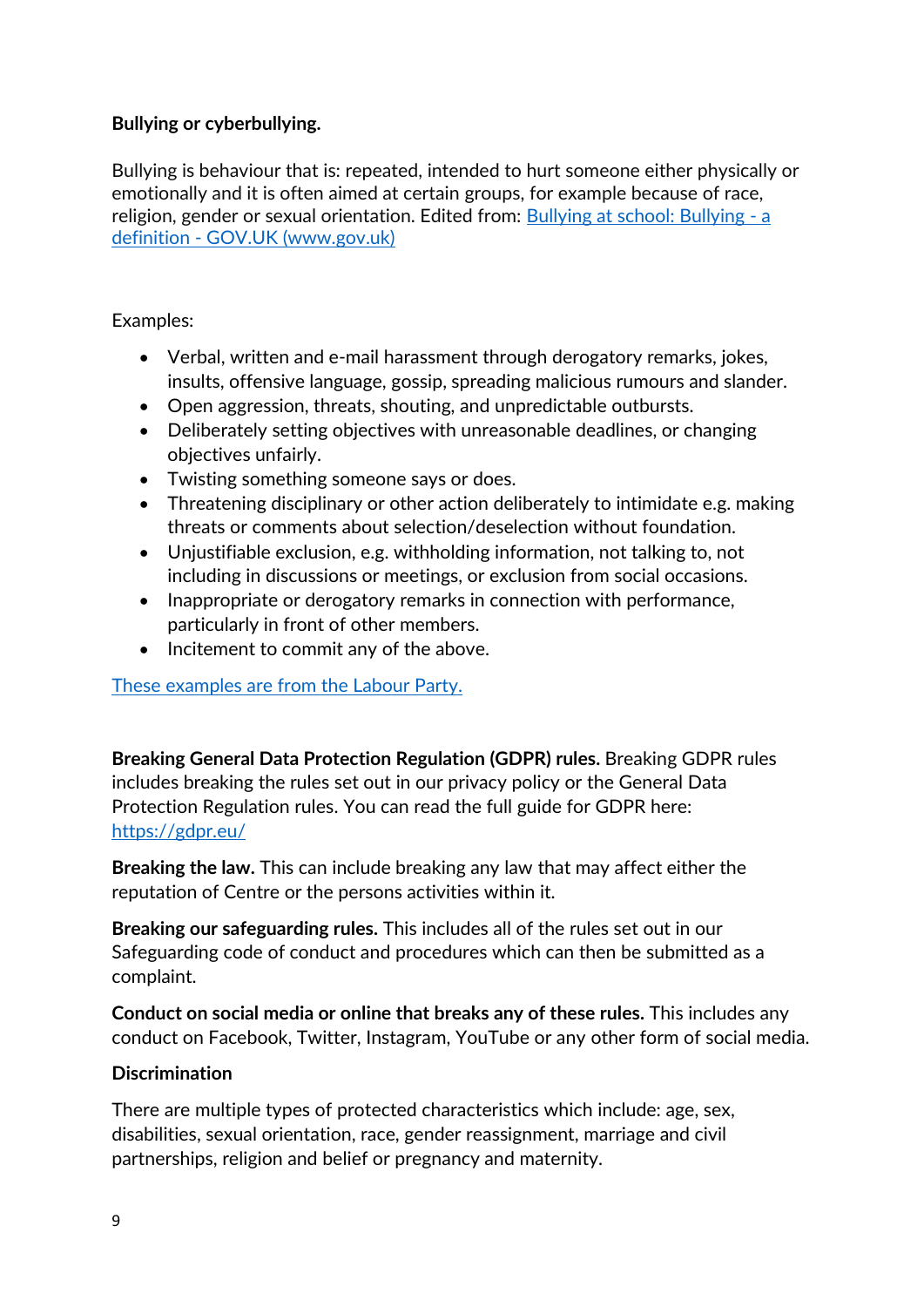Below are the different types of discrimination that can occur for these groups:

Direct discrimination: "This means treating someone less favourably than someone else because of a protected characteristic. In the case of age, treating someone less favourably than someone else may be justified".

Direct discrimination by perception: "This means treating one person less favourably than someone else, because you incorrectly think they have a protected characteristic".

Discrimination arising from disability: "This means treating a disabled person unfavourably because of something connected with their disability when this cannot be objectively justified".

Direct discrimination by association: "treating someone less favourably than another person because they are associated with a person who has a protected characteristic".

"Failing to make reasonable adjustments for disabled people.

Harassment: Harassment is unwanted behaviour related to a protected characteristic which has the purpose or effect of violating someone's dignity or which creates a hostile, degrading, humiliating or offensive environment

Victimisation: Victimisation is treating someone unfavourably because they have taken some form of action relating to the Equality Act, e.g. made a complaint under the Act or supported somebody who is doing so, such as appearing as a witness".

These are all from the Equality and Human Rights Commission. You can also find out when discrimination may be justified:

[https://www.equalityhumanrights.com/sites/default/files/ea\\_legal\\_definitions\\_0.pdf](https://www.equalityhumanrights.com/sites/default/files/ea_legal_definitions_0.pdf)

Examples:

■ Refusing someone membership of our team, supporters' network, membership or a partnership due to a protected characteristic. This can include rejecting them on that basis, telling them there are no spaces available when there are.

**Drinking during meetings.** This involves drinking alcoholic drinks during Centre meetings aside from social events.

#### **Defamation/libel.**

"…its publication has caused or is likely to cause serious harm to the reputation of the claimant". This is unless it falls under the defences of truth, honest opinion, publication on matter of public interest, operators of a website, peer-reviewed statement in scientific or academic journal and reports etc protected by privilege. Read the full definition here:

<https://www.legislation.gov.uk/ukpga/2013/26/contents>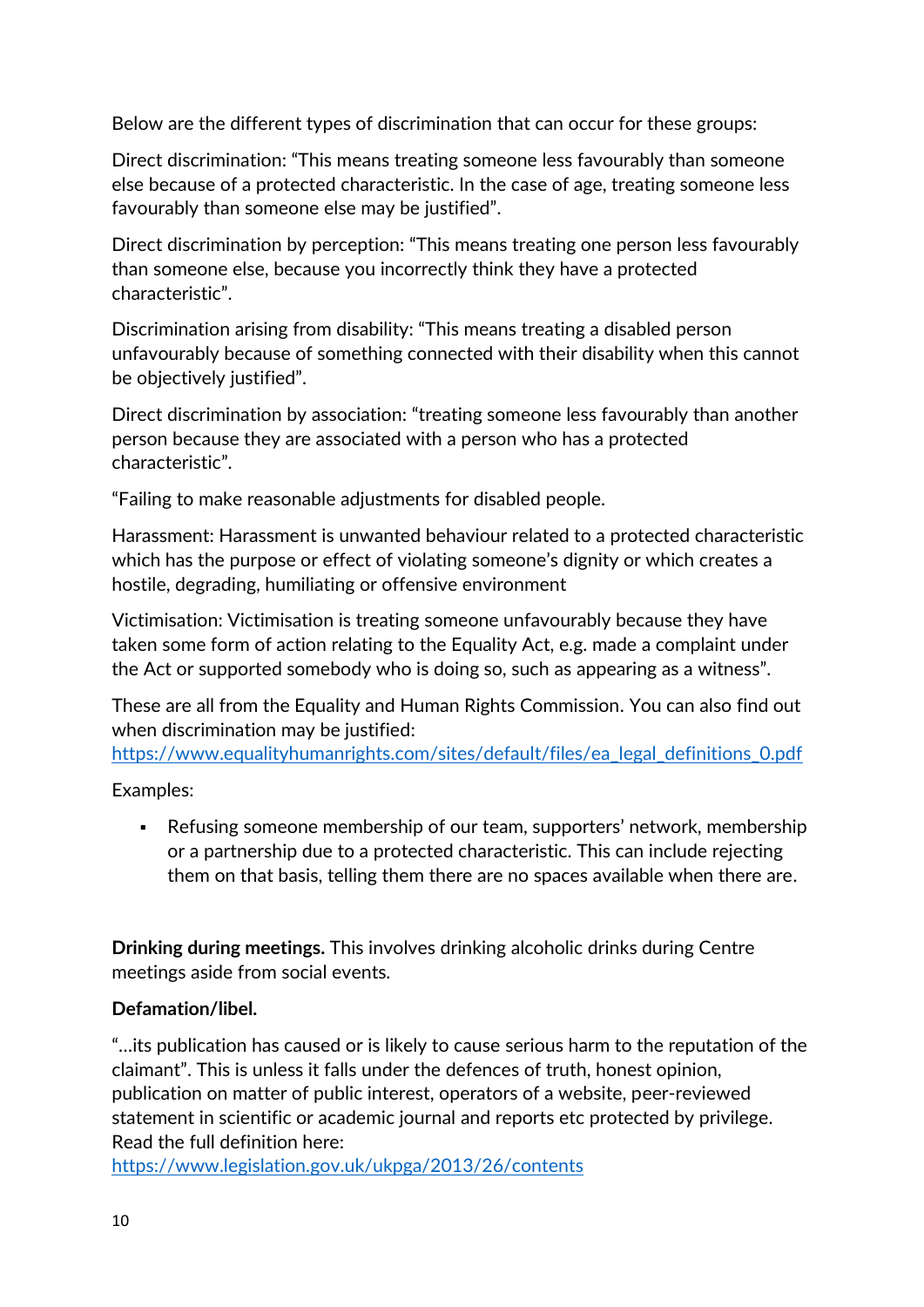• Making a false claim via email, on the internet, on social media or verbally.

**General unkindness or disrespectful behaviour.** This involves low level issues where a member makes others feel unconfutable or upset as a direct result of their actions. This can be towards either another member of Centre or a member of the public.

Examples:

- Not debating respectfully and getting aggressive with others.
- Personal insults aimed at another member.

#### **Harassment.**

"…repeated attempts to impose unwanted communications and contact upon a victim in a manner that could be expected to cause distress or fear in any reasonable person". <https://www.cps.gov.uk/legal-guidance/stalking-and-harassment>

This can make people feel offended, threatened, humiliated, uncomfortable or intimidated. It can also be based on protected characteristics, whether someone is believed to have HIV/AIDS, personal traits or their appearance.

Examples:

- Invasion of personal space and/or inappropriate touching to serious assault.
- Derogatory remarks, jokes, insults, offensive language, gossip and slander.
- Sexually suggestive and unwelcome comments or derogatory remarks including any regarding the sexual orientation or preference of an individual.
- Unwanted requests or pressure for sexual favours.
- Sexual graffiti or displays of pornographic or degrading pictures or objects including pornographic displays on computer screens.
- Intrusion by pestering, spying, following, stalking, etc.
- Repeated gibes, invasion of privacy, or practical jokes causing physical or psychological distress.
- Repeated statements to an individual or third parties, which demean his/her status e.g. copying emails that are critical about someone to others who do not need to know.
- Intrusion by pestering, spying, following, stalking, etc.

[These examples are from the Labour Party.](https://labour.org.uk/members/my-welfare/my-rights-and-responsibilities/labours-bullying-harassment-policy/)

**Homophobia.** We use the Stonewall definition which is "The fear or dislike of someone, based on prejudice or negative attitudes, beliefs or views about lesbian, gay or bi people. Homophobic bullying may be targeted at people who are, or who are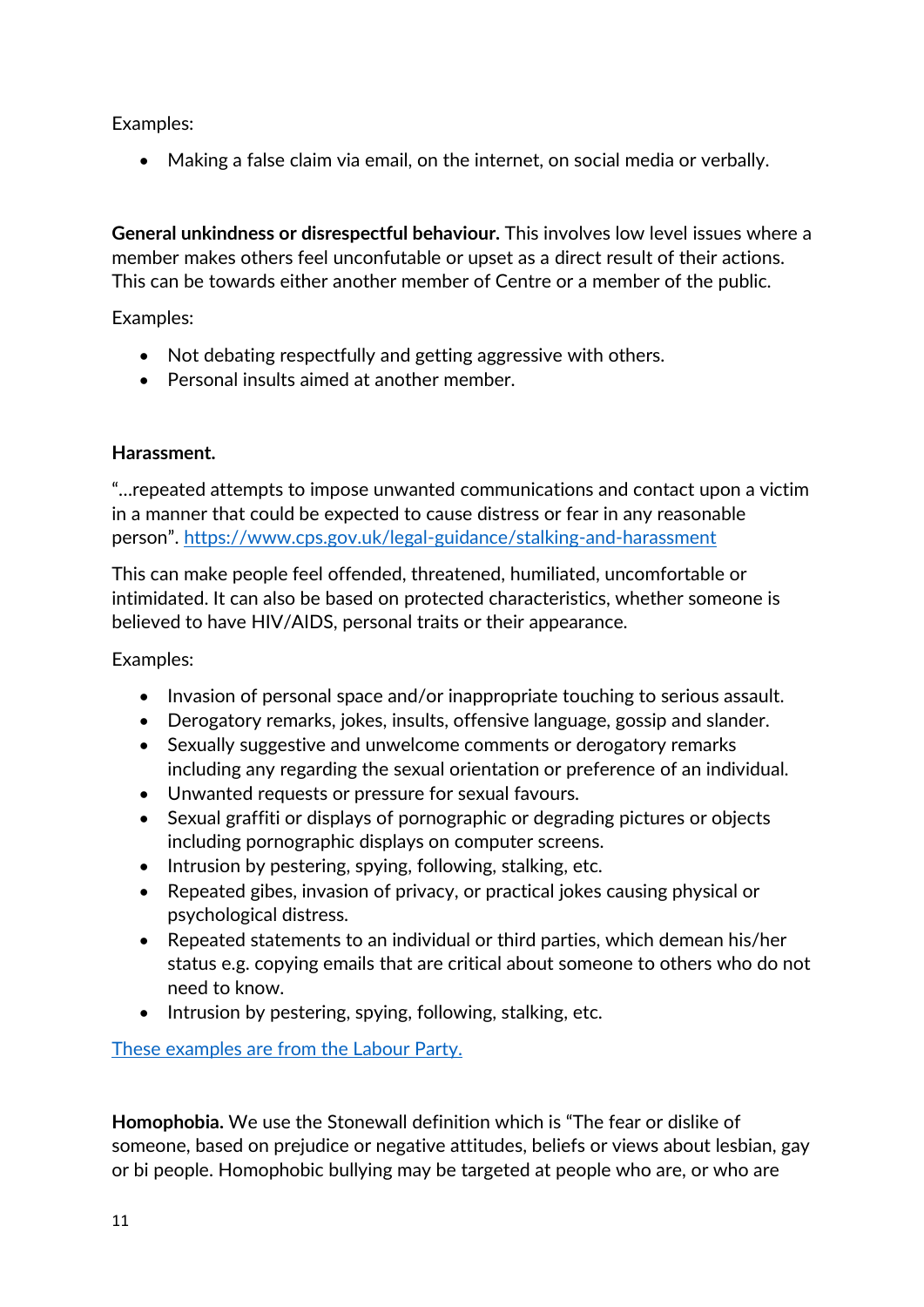perceived to be, lesbian, gay or bi". You can find the Stonewall definition here: <https://www.stonewall.org.uk/help-advice/faqs-and-glossary/list-lgbtq-terms#h>

Examples:

- Homophobic language such as using the term gay as a derogatory term. For instance, "that's so gay". It can also include other derogatory terms such as "queer", "poof", "fag", "faggot", "dyke", "lezza" and "no homo". You can find out more about these words and the impact they can have here [https://www.stonewall.org.uk/sites/default/files/tackling\\_homophobic\\_langua](https://www.stonewall.org.uk/sites/default/files/tackling_homophobic_language_-_teachers_guide.pdf) ge - teachers guide.pdf
- Bullying, harassing or making fun someone because you perceive them to be lesbian, gay or bi.
- Ignoring or excluding someone because you perceive them to be lesbian, gay or bi.

#### **Intimidation.**

Trying to frighten or scare someone into doing something for you.

Examples:

• Threatening someone or their friends with losing their position unless they do something for you that is against the law or other rules.

**Islamophobia.** We use the Runnymede Trust definition which is "Islamophobia is any distinction, exclusion or restriction towards, or preference against, Muslims (or those perceived to be Muslims) that has the purpose or effect of nullifying or impairing the recognition, enjoyment or exercise, on an equal footing, of human rights and fundamental freedoms in the political, economic, social, cultural or any other field of public life". Read the full definition here:

[https://www.runnymedetrust.org/uploads/Islamophobia Report 2018 FINAL.pdf](https://www.runnymedetrust.org/uploads/Islamophobia%20Report%202018%20FINAL.pdf)

Examples:

- "Accusing a Muslim or Muslims generally of being "terrorist", "barbaric", "child molester", "supporter of paedophilia" or "wife beater" without any evidence to support that allegation;
- Accusing a Muslim or Muslims generally of being "backward" and incompatible with British values or democracy;
- Holding a Muslim responsible for the real or imagined wrongdoing by another person;
- Linking "Muslim" with a specific wrongdoing when the faith is not genuinely relevant to that wrongdoing;
- Using dehumanising language about Muslims where such language would not be used against those of other backgrounds;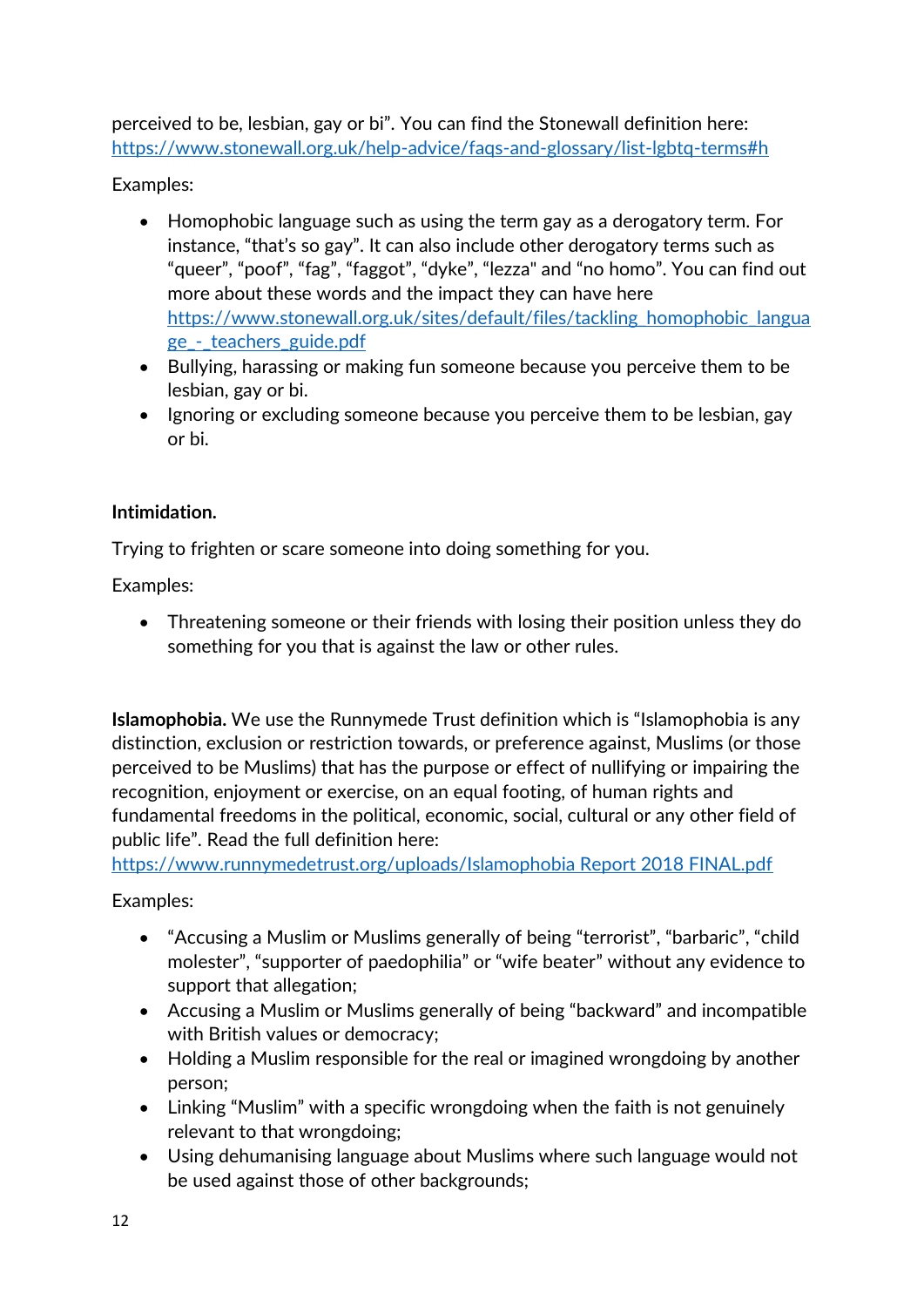- Assuming all Muslims to be Arab, or Pakistani, or from a specific or general ethnic minority background.
- Accusing a Muslim or Muslims generally of being "terrorist", "barbaric", "child molester", "supporter of paedophilia" or "wife beater" without any evidence to support that allegation;
- Accusing a Muslim or Muslims generally of being "backward" and incompatible with British values or democracy;
- Holding a Muslim responsible for the real or imagined wrongdoing by another person;
- Linking "Muslim" with a specific wrongdoing when the faith is not genuinely relevant to that wrongdoing;
- Using dehumanising language about Muslims where such language would not be used against those of other backgrounds;
- Assuming all Muslims to be Arab, or Pakistani, or from a specific or general ethnic minority background.
- Accusing a Muslim or Muslims generally of being "terrorist", "barbaric", "child molester", "supporter of paedophilia" or "wife beater" without any evidence to support that allegation;
- Accusing a Muslim or Muslims generally of being "backward" and incompatible with British values or democracy;
- Holding a Muslim responsible for the real or imagined wrongdoing by another person;
- Linking "Muslim" with a specific wrongdoing when the faith is not genuinely relevant to that wrongdoing;
- Using dehumanising language about Muslims where such language would not be used against those of other backgrounds;
- Assuming all Muslims to be Arab, or Pakistani, or from a specific or general ethnic minority background".

These examples are from: [Defining Islamophobia: Comprehensive report amplifies](https://mcb.org.uk/resources/islamophobia/)  [what it is, what it isn't and why it matters](https://mcb.org.uk/resources/islamophobia/).

**Posting content of a violent nature.** This is when someone posts content on social media aimed at another person which involves violent threats. It can also be when someone posts violent content in a group or forum which contains members under the age of 18 or vulnerable adults in.

Examples:

- Posting graphic scenes of people being killed or injured in a group chat or forum with under 18's or vulnerable adults in.
- Calling for someone to be physically injured or hurt.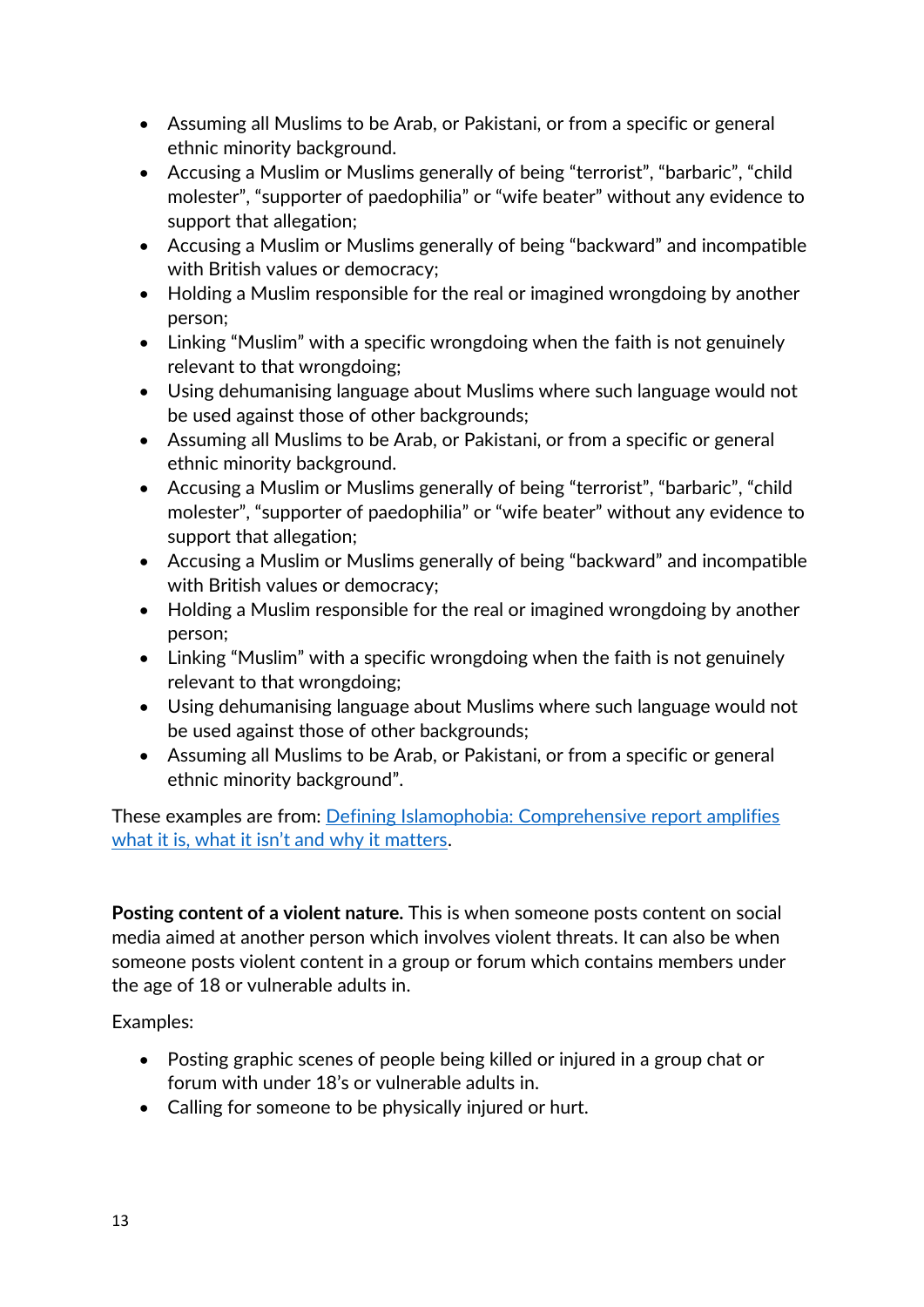**Rape.** "(1) A person (A) commits an offence if— (a) he intentionally penetrates the vagina, anus or mouth of another person (B) with his penis, (b) B does not consent to the penetration, and (c) A does not reasonably believe that B consents. (2) Whether a belief is reasonable is to be determined having regard to all the circumstances, including any steps A has taken to ascertain whether B consents". This is as defined in the Sexual Offences Act 2003 which can be found here:

<https://www.legislation.gov.uk/ukpga/2003/42/section/1>

**Racism.** Racism can involve hostility or prejudice based on race. It can involve discrimination, abuse or harassment.

First of ail it is important to define what race is which is done in the Equality Act 2010: "(1) Race includes— (a) colour; (b) nationality; (c) ethnic or national origins. (2) In relation to the protected characteristic of race—(a) a reference to a person who has a particular protected characteristic is a reference to a person of a particular racial group; (b) a reference to persons who share a protected characteristic is a reference to persons of the same racial group. (3) A racial group is a group of persons defined by reference to race; and a reference to a person's racial group is a reference to a racial group into which the person falls. (4) The fact that a racial group comprises two or more distinct racial groups does not prevent it from constituting a particular racial group".

See the full Equality Act 2010 definition of race here: <https://www.legislation.gov.uk/ukpga/2010/15/section/9>

abuse or harassment are both defined within this document, it is counted under racism if either was racially motivated.

#### Discrimination:

#### *"[Direct discrimination](https://www.equalityhumanrights.com/en/advice-and-guidance/what-direct-and-indirect-discrimination)*

This happens when someone treats you worse than another person in a similar situation because of your race. For example:

• if a letting agency would not let a flat to you because of your race, this would be direct race discrimination

#### *[Indirect discrimination](https://www.equalityhumanrights.com/en/advice-and-guidance/what-direct-and-indirect-discrimination)*

This happens when an organisation has a particular policy or way of working that puts people of your racial group at a disadvantage. For example: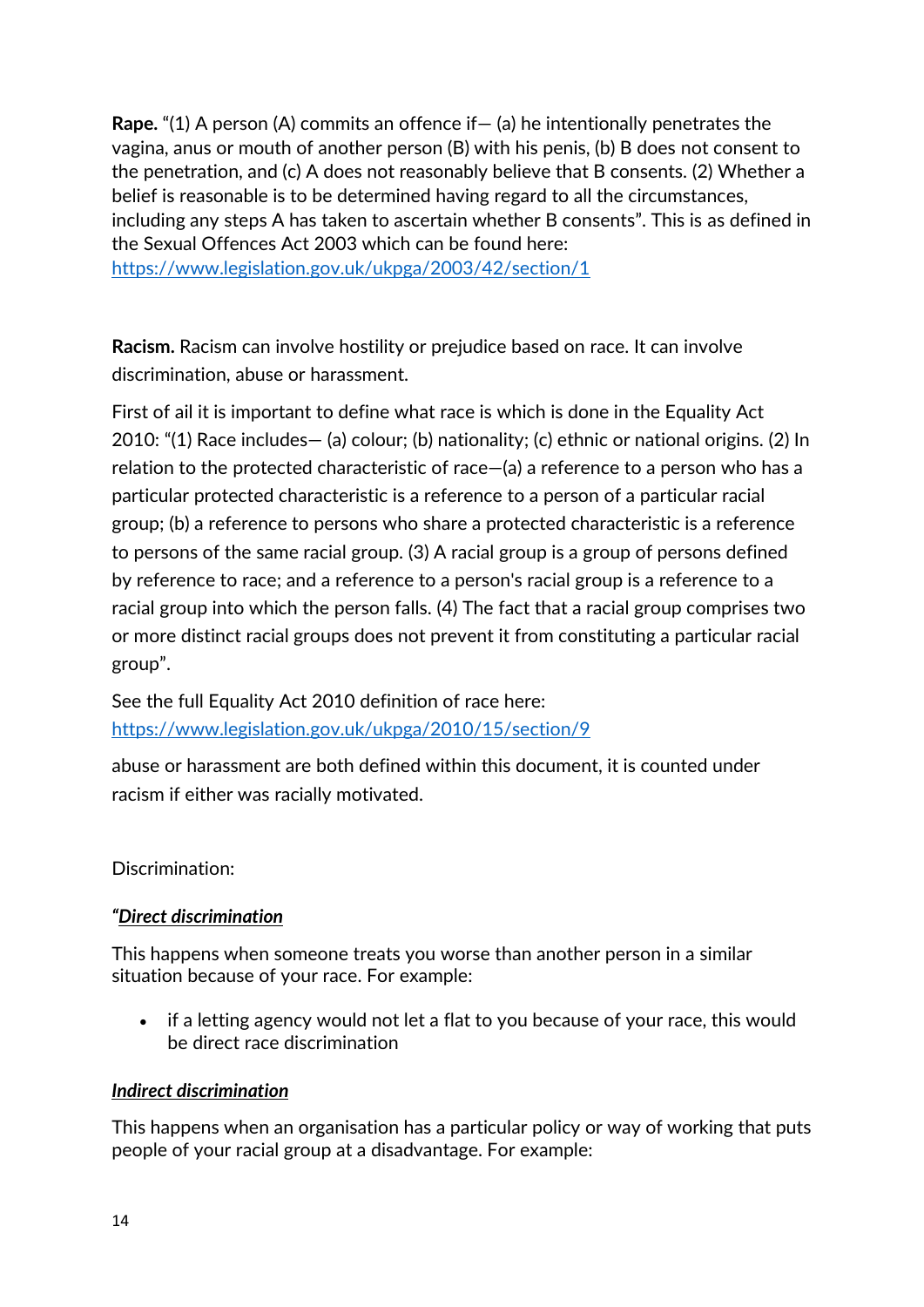• a hairdresser refuses to employ stylists that cover their own hair, this would put any Muslim women or Sikh men who cover their hair at a disadvantage when applying for a position as a stylist

Sometimes indirect race discrimination can be permitted if the organisation or employer is able to show to show that there is a good reason for the discrimination. This is known as objective justification. For example:

• a Somalian asylum seeker tries to open a bank account but the bank states that in order to be eligible you need to have been resident in the UK for 12 months and have a permanent address. The Somalian man is not able to open a bank account. The bank would need to prove that its policy was necessary for business reasons (such as to prevent fraud) and that there was no practical alternative

#### *[Harassment](https://www.equalityhumanrights.com/en/advice-and-guidance/what-harassment-and-victimisation)*

Harassment occurs when someone makes you feel humiliated, offended or degraded. For example:

• a young British Asian man at work keeps being called a racist name by colleagues. His colleagues say it is just banter, but the employee is insulted and offended by it

Harassment can never be justified. However, if an organisation or employer can show it did everything it could to prevent people who work for it from behaving like that, you will not be able to make a claim for harassment against it, although you could make a claim against the harasser.

#### *[Victimisation](https://www.equalityhumanrights.com/en/advice-and-guidance/what-harassment-and-victimisation)*

This is when you are treated badly because you have made a complaint of race related discrimination under the Equality Act. It can also occur if you are supporting someone who has made a complaint of race related discrimination. For example:

• the young man in the example above wants to make a formal complaint about his treatment. His manager threatens to sack him unless he drops the complaint".

See the full Equality and Human Rights Commission page here: [https://www.equalityhumanrights.com/en/advice-and-guidance/race](https://www.equalityhumanrights.com/en/advice-and-guidance/race-discrimination#act)[discrimination#act](https://www.equalityhumanrights.com/en/advice-and-guidance/race-discrimination#act)

Examples:

• Refusing someone access to an event either because of or partially because of a protected characteristic.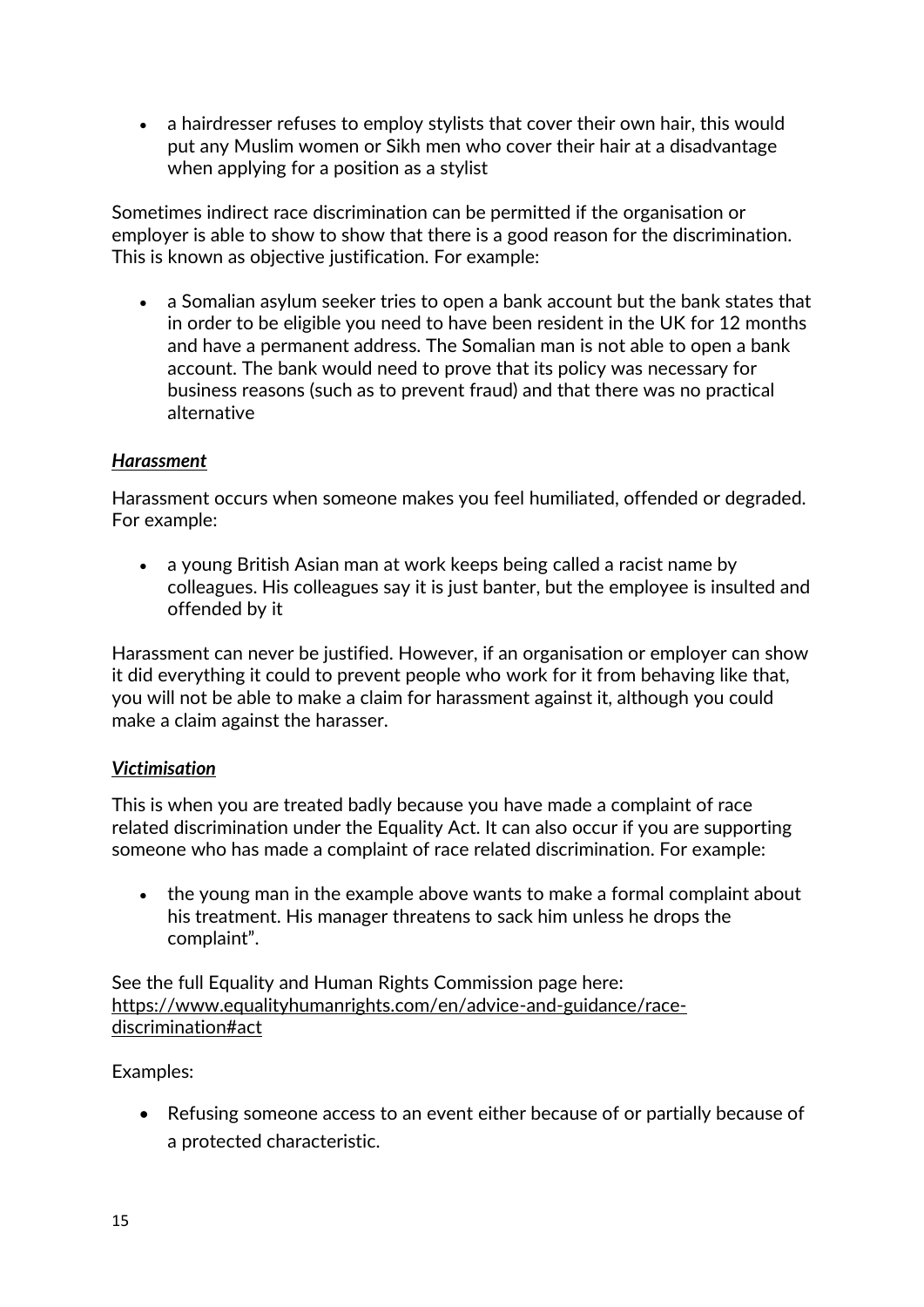- Preventing someone from running for a position either because of or partially because of a protected characteristic.
- Attacking or verbally abusing other members either because of or partially because of a protected characteristic.

**Sexual assault.** "A person (A) commits an offence if— (a) he intentionally touches another person (B), (b) the touching is sexual, (c) B does not consent to the touching, and (d) A does not reasonably believe that B consents. (2) Whether a belief is reasonable is to be determined having regard to all the circumstances, including any steps A has taken to ascertain whether B consents". This is as defined in the Sexual Offences Act 2003 which can be found here:

<https://www.legislation.gov.uk/ukpga/2003/42/section/3>

Examples:

• Touching someone's body without their consent.

**Sending unwanted messages of a sexual nature.** This involves sending messages of a sexual nature to someone without their consent or sending these to people under 18.

Examples:

- Sending pictures of genitalia or sexual and reproductive organs.
- Messages involving sexual phrases or comments about either the person sending or being sent the message.

**Sexual harassment.** This is defined in the Equality Act 2010 as "There are three types of harassment. The first type, which applies to all the protected characteristics apart from pregnancy and maternity, and marriage and civil partnership, involves unwanted conduct which is related to a relevant characteristic and has the purpose or effect of creating an intimidating, hostile, degrading, humiliating or offensive environment for the complainant or of violating the complainant's dignity. The second type is sexual harassment which is unwanted conduct of a sexual nature where this has the same purpose or effect as the first type of harassment. The third type is treating someone less favourably because he or she has either submitted to or rejected sexual harassment, or harassment related to sex or gender reassignment". The full legislation can be found here:

<https://www.legislation.gov.uk/ukpga/2010/15/notes/division/3/2/2/14>

Protected characteristics include: "Age, disability, gender reassignment, marriage and civil partnership, pregnancy and maternity, race, religion or belief, sex, sexual orientation", find out more about protected characteristics here: <https://www.equalityhumanrights.com/en/equality-act/protected-characteristics>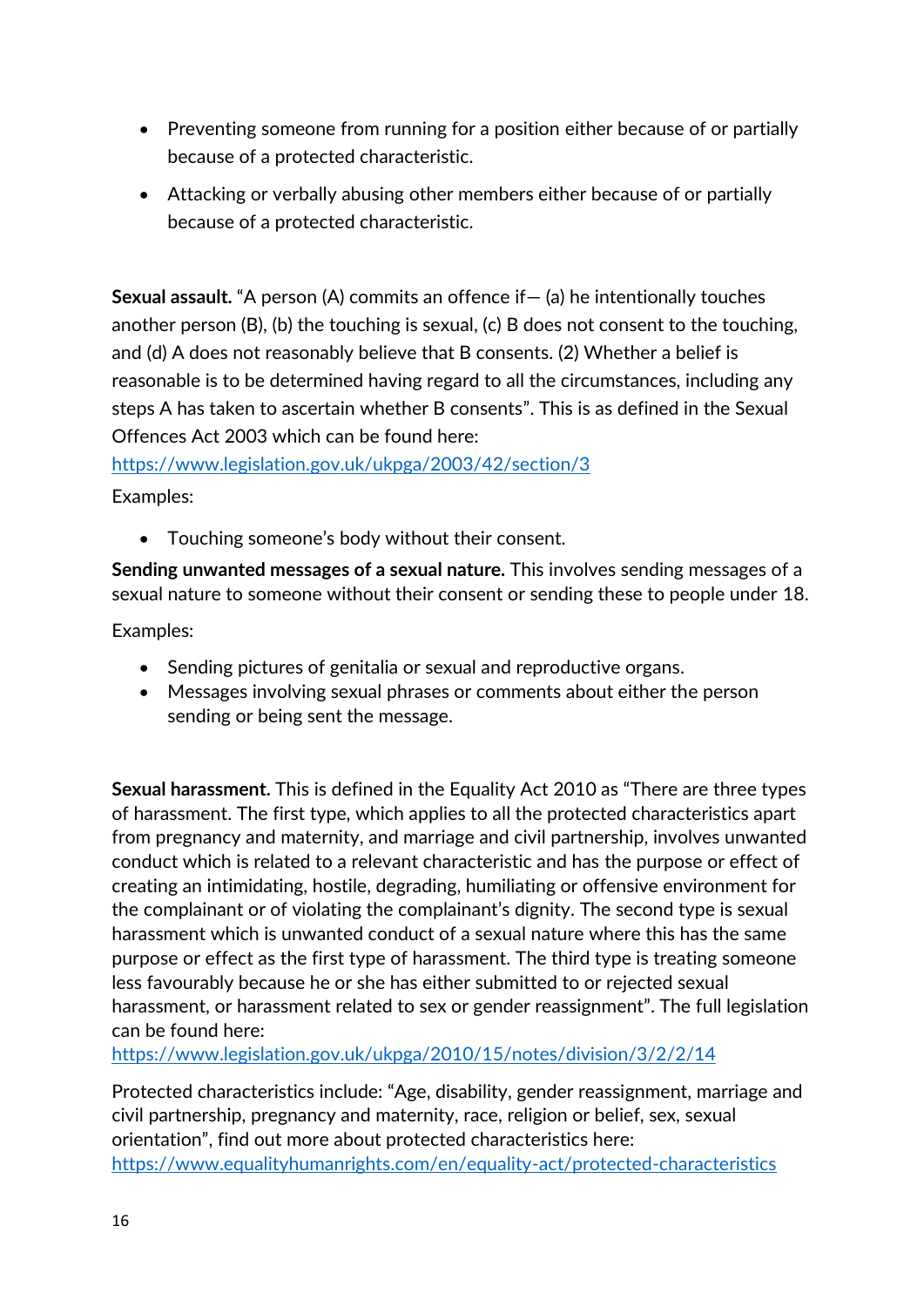There are multiple examples given by ACAS of sexual assault: <https://www.acas.org.uk/sexual-harassment>

- "flirting, gesturing or making sexual remarks about someone's body, clothing or appearance.
- asking questions about someone's sex life.
- telling sexually offensive jokes.
- making sexual comments or jokes about someone's sexual orientation or gender reassignment.
- displaying or sharing pornographic or sexual images, or other sexual content.
- touching someone against their will, for example hugging them.
- sexual assault or rape".

**Transphobia.** Transphobia is fear or dislike of, or prejudice against someone based on the fact they are or are perceived to be trans or non-binary.

Examples:

- Assaulting, abusing, harassing, bullying or ostracising someone because they are Trans. This also includes calling for any of these things to happen.
- Deadnaming which is using the former name of someone who is transgender.
- Taking a small number of trans people to represent the entire community.
- Using the actions of one trans person to represent all trans people.

**Taking photos or videos of members without their consent.** This involves taking photos or videos during events or during meetings. Before taking photos or videos the person doing so should ask if anyone would either not like to be in the photo to give them time to leave.

**Using Centre social media accounts for personal purposes rather than their role within Centre.** This means posting either personal information on an account that isn't relevant to your role within Centre or completely non-Centre related posts. Whether something is a non-Centre related post should be judged on whether there is any attempt to tie it to Centre in any way. If this rule is broken, then the post should be taken down within a day, otherwise it could be submitted as a complaint.

#### Examples:

- Retweeting a sports event where there is no link to Centre.
- Retweeting a personal post with no relevance of link to Centre.
- **•** Tweeting from a Centre account with policies that contradict Centres policies.